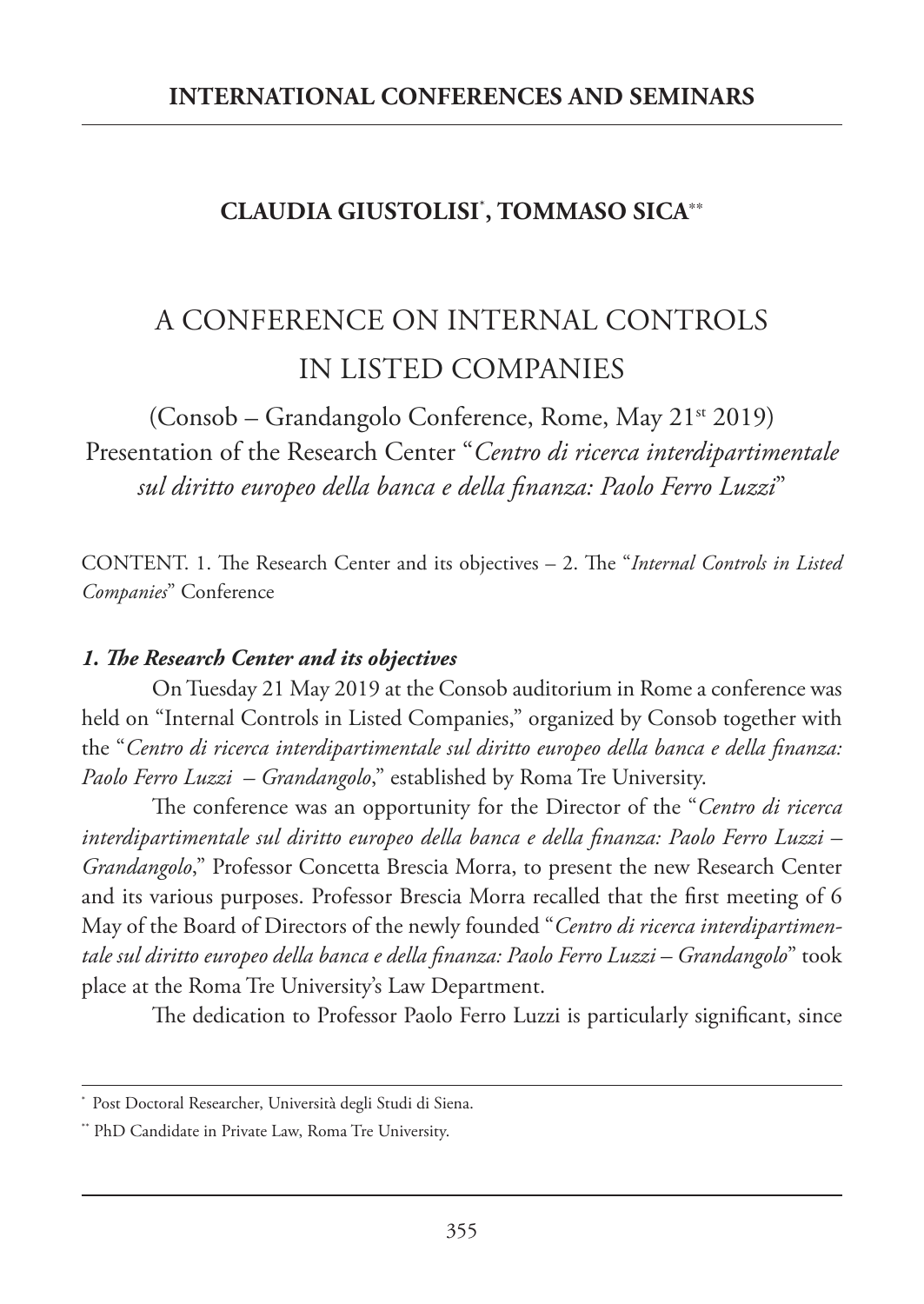it refers not only to a "*Maestro*" who is thus honored, but also leads back to his legacy – as a pioneer in the areas of bank and finance law and corporate law – regarding the impact of regulatory innovations, especially of European law, on the economy and on the rights of individuals and enterprises.

The project of a Research Center aims precisely at the stable and coordinated investigation of the interactions between law and economics, inevitably in an interdisciplinary perspective; it is promoted by three Departments of Roma Tre University – the Law Department, the Political Sciences Department and the Business Economics Department – and it seeks to provide the Research Center with its own regulatory, organizational and management autonomy.

Promoting a dynamic synergy of knowledges seems to be one of the most important aspects in the activity of the Center, and not only at the technical level. A social-economic analysis is, in fact, crucial to the impact factor study of lawmaking, as it is also dealing with the related problems in terms of public and private governance at the Italian, but above all, European and international level.

In addition, the Research Center intends to move in the direction of policy, meaning that the research it undertakes will not merely focus on the reasoned recognition of existing material, but it can legitimately aspire to provide advice about the legislative reforms in progress. We should also consider the historical moment in which the Research Center is founded, particularly with regard to the crisis of the European Institutions, often accused of an exclusively economic-financial approach, lacking the legitimization of shared values.

The purpose of the Research Center is therefore to create a regular forum of debate between Italian and European academics involved in different thematic areas and between representatives of public institutions, authorities and relevant bodies. The Research Center also looks towards the internationalization of Roma Tre University, as a place to train young researchers.

Lastly, we are facing a path of extreme scientific, cultural but also social-political and economic importance, in conformity with the mission of Roma Tre University and the Departments involved.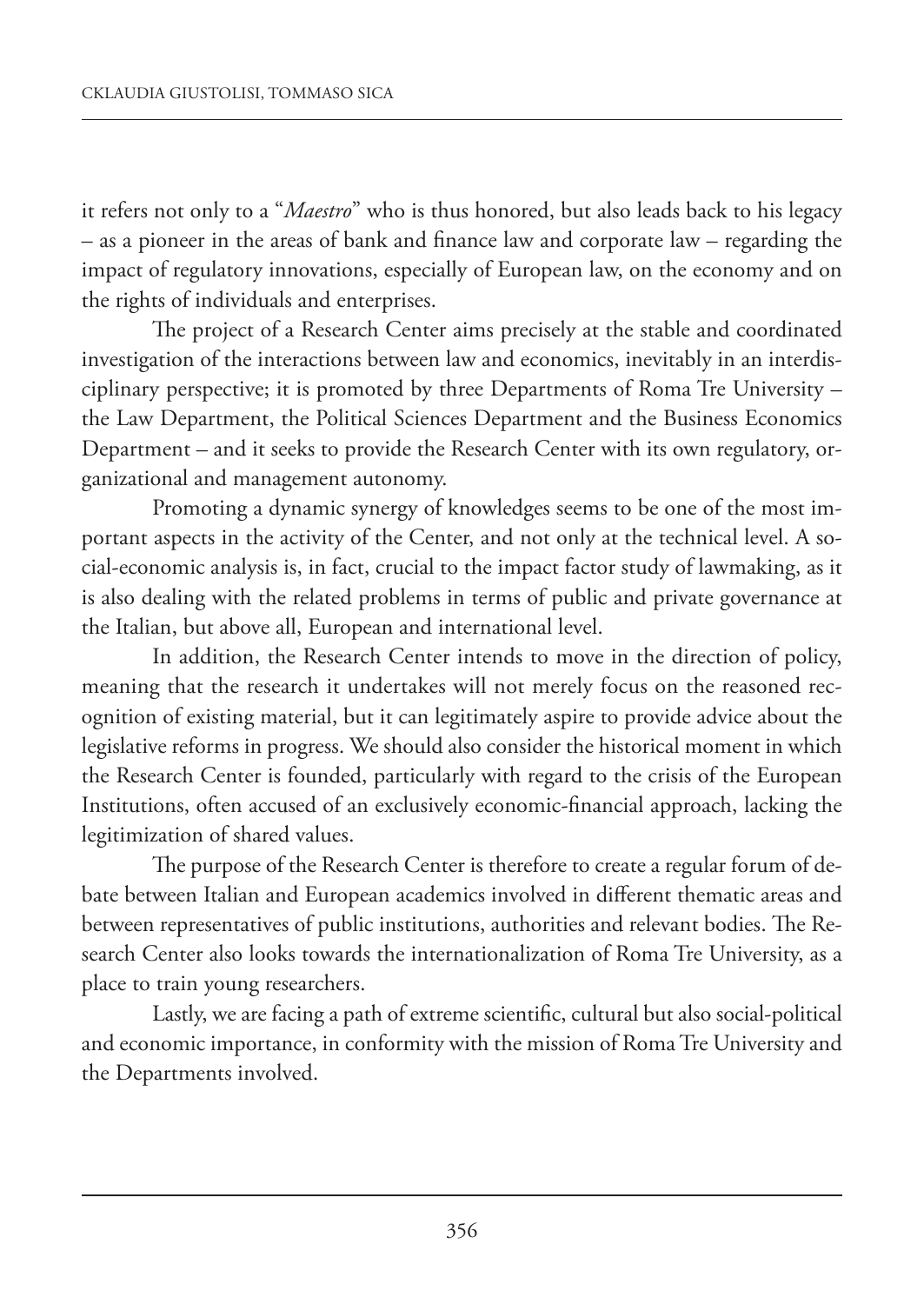## *2. The "Internal Controls in Listed Companies" Conference*

The "Internal Controls in Listed Companies" conference aimed at taking stock of the most important legal issues revolving around the function of the internal control system in listed companies. The conference was well structured into a first morning session, followed by a round table and a second afternoon session. The opening and the presentation were entrusted to Professor Anna Genovese, a Member of Consob, who was pleased to welcome some of the most important Italian scholars participating in the event. She also highlighted the relevance of such a crucial topic in guaranteeing a uniform regulatory framework.

The first morning session began with the meaningful presentation of Professor Piergaetano Marchetti, who first wanted to remember his friend and colleague Ferro Luzzi. Professor Marchetti then reconstructed the current regulations regarding the internal control system, underlining how legislation on the topic is not completely exhausted but deals with a constant evolution due to the events. The problem, according to Professor Marchetti, is the dearth of autonomous regulations of the alternative systems. Moreover, his speech analyzed the structural and functional characteristics of the internal control system, as well as the disclosure obligations. Lastly, Professor Marchetti analyzed the regulations of the Italian traditional and alternative systems of corporate governance.

His speech was followed by the presentation of Dr. Maria Letizia Ermetes who, as a Consob delegate, provided a series of data on the activity carried out through internal controls. Dr. Ermetes examined first the development of the regulations of the Board of Auditors in the Consolidated Law on Finance. Then, she illustrated some data about both the composition and the functions of the Board of Auditors. In the end, she analyzed the dialogue between Consob and the Boards of Auditors, hoping for an even greater collaboration.

The following speaker to take the floor was Professor Mario Stella Richter, who dealt with the topic of the individual subjective requisites of the members of the internal control bodies in listed companies. In particular, Professor Stella Richter analyzed the requirements of professionalism and independence of the members of the internal control body, the peculiar position of the auditors of the group and the characteristics of the one-tier board system. His speech ended with an in-depth analysis of the self-assessment of the control body.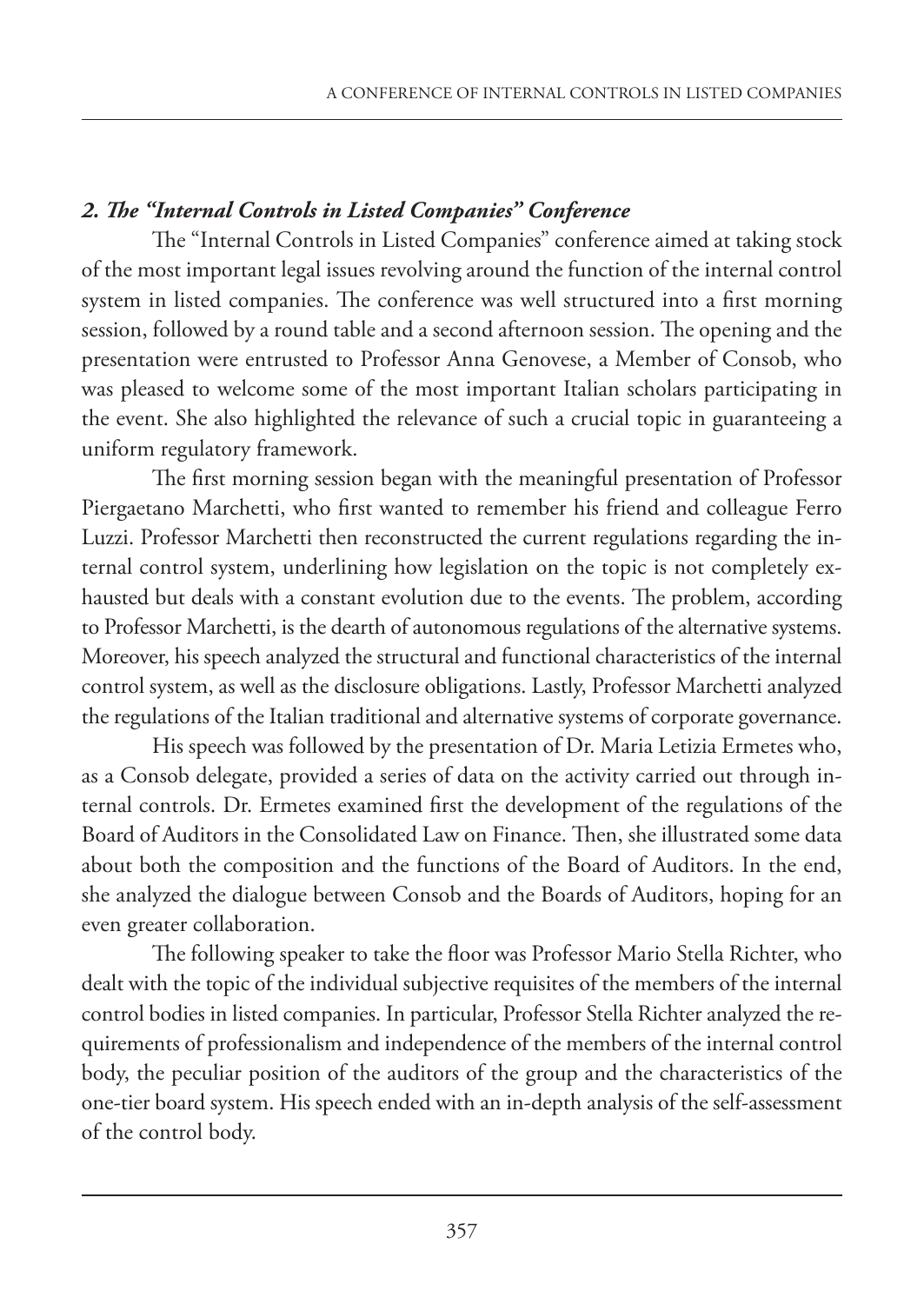The last speech of the first session was delivered by Professor Andrea Zoppini, who discussed the adequacy of supervision over compliance with the principles of correct administration and the adequacy and functioning of the administrative and accounting organizational structure. He also examined the business-judgement rule and its possible effects within our system.

The second part of the morning section started with a speech of Professor Marco Maugeri, aimed at observing the role of the supervisory body in the regulation of transactions with related parties.

He called for the renewal of the Consob Regulation no. 17221 of 12 March 2010, in accordance with the new EU Directive no. 2017/828 (SHRD II), recently adopted in Italy with Legislative decree no. 49/2019.

This speech was followed by a round table, coordinated by the Consob Member Dr. Carmine Di Noia. Besides Dr. Simone Scettri, a representative of the association of auditors, some members of the supervisory body of listed companies took part: Rosalba Casiraghi (Eni), Enrico Laghi (Acea), Carolyn Adele Dittmeier (Generali), Simone Scettri (Assirevi), Rossella Locatelli (Intesa Sanpaolo) and Sergio Duca (Enel). The debate was particularly interesting, as the members of the supervisory bodies addressed the most critical issues that they concretely found in the application of the norms. The dialogue was especially focused on what should be deemed as an irregularity to communicate to Consob, according to Consolidated Law on Finance.

The afternoon session started with a speech held by Professor Carlo Angelici, who analyzed the relationships between the administrative functions and the control functions in the traditional system and in the two-tier board system, also focusing on the challenge of the resolutions of the supervisory body. He analyzed the exchange of information between the control body and the administrative body in the traditional system and in the two-tier board system. Professor Angelici also examined the challenge of the resolutions of the Board of Auditors and of the control body in the two-tier board system.

The presentation of Professor Roberto Sacchi reviewed the complaints made by minority shareholders to the Board of Auditors. He explained the requirements that auditors must respect after complaints are filed and he suggested the extension of the regulation of complaints to the directors of companies. In conclusion, he analyzed the complaints in the one- and two-tier board systems.